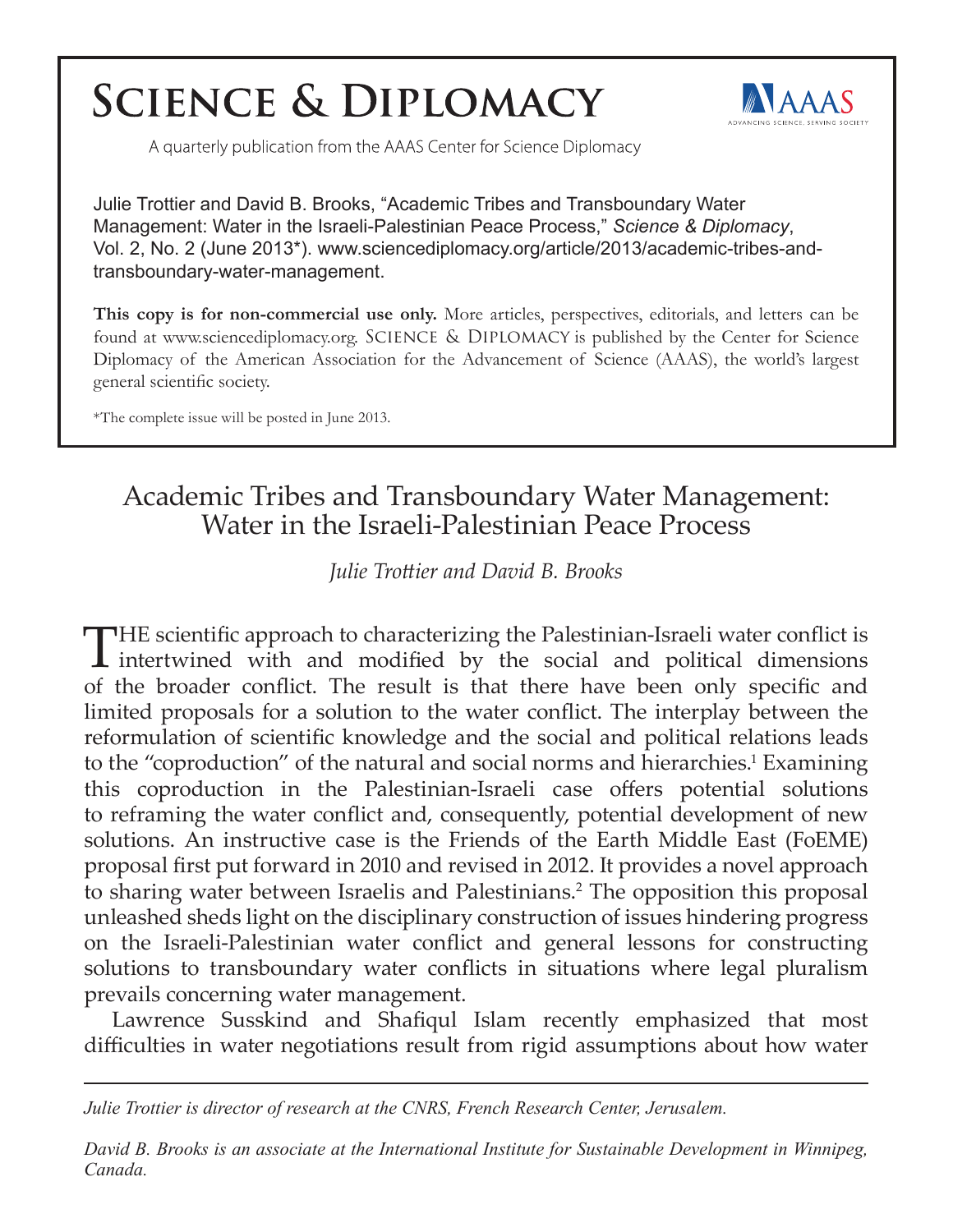must be allocated.<sup>3</sup> In the Palestinian-Israeli case, rigid assumptions concerning political aspects of water management prevail within the dominant epistemic communities in hydrology and water engineering. This rigidity constitutes a greater obstacle to progress on solving the Palestinian-Israeli water conflict than national divisions.

#### **Disciplinary Knowledge as Territory**

Tony Becher and Paul Trowler suggested that academics are socially organized, collective actors and that their disciplines are territories these social actors maintain, occupy, conquer, or lose to one another.<sup>4</sup> Viewing academic disciplines as tribes and the body of knowledge they produce as territory they defend sheds light on water conflicts. Hydrologists and water engineers have long published political analyses of Israeli-Palestinian water issues.<sup>5</sup> In doing so, they carried out incursions into the territories of social scientists. Social scientists in turn have demonstrated that a political debate concerning the environment never occurs just on the basis of the prior establishment of a neutral and objective scientific truth.<sup>6</sup> Rather, the construction of the discourse on the environment cannot be dissociated from the political and social struggles that affect it.

The epistemic communities dominating studies of the Israeli-Palestinian water conflict have rarely integrated this finding. While Samer Alatout tackled the political construction of the discourse of Israeli hydrologists<sup>7</sup> and Julie Trottier studied the construction of the Palestinian discourse on water,<sup>8</sup> geographers and political scientists have largely neglected the political construction of the scientific arguments hydrologists and engineers deployed. For example, they accepted the hydrologists' and engineers' portrayal of water as state-managed on both sides of the Green Line. This assumption has largely shaped the formulation of the water conflict and of the proposed solutions.

#### **Hypotheses about Water Management**

International water treaties have largely reflected power structures related simultaneously to three variables:

- the Westphalian international structure;
- the national power structure that hydrologists and water engineers deem legitimate; and
- a specific role for hydrologists and engineers within these states as experts.

Within international river basins, water has been viewed in quantitative terms, as a pie to be shared among the riparian states. Allocating a given volume to one state or another has been at the heart of these negotiations. Sometimes the quality of that water is also considered. International water law recognizes only states as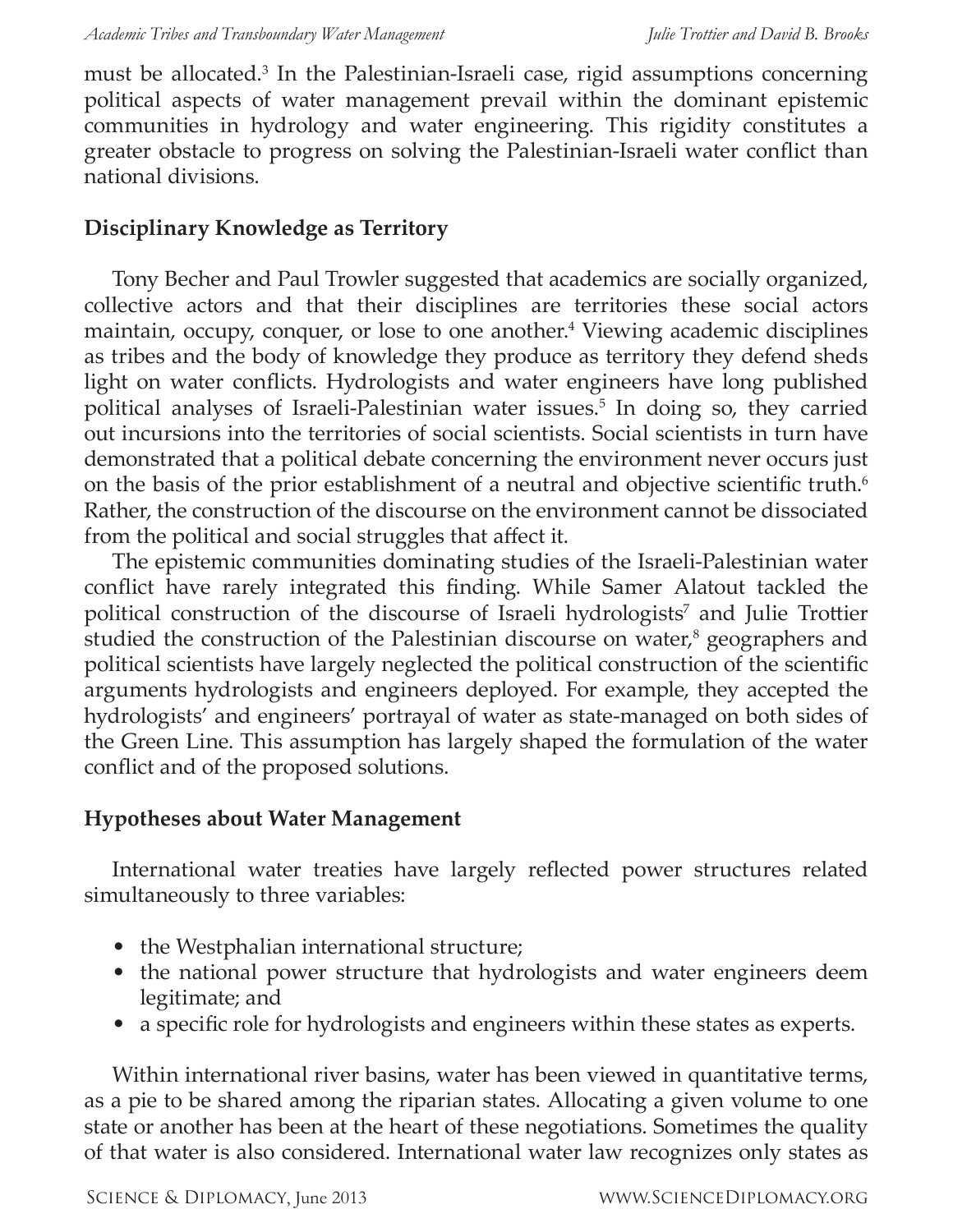legitimate actors in these negotiations. Once a quantitative allocation of the water is reached among the states, it is assumed that each state will manage the allocation according to its national law while respecting its obligations toward its neighbors according to the treaty it concluded.

Most geographers and political scientists studying such agreements have assumed a state centralization of water management. This was not necessarily required by such treaties, but it constituted the logical development of their underlying hypotheses. If states were the only legitimate actors to negotiate water within international basins, the thinking went, they should remain the only actors governing water inside their territories.

This formulation suited hydrologists and water engineers. They tended to view themselves as legitimate depositaries of decision making concerning water management within their state by virtue of their expertise. Michel Callon described this as the "double delegation" system, because decision making is delegated first to state authorities on the basis of democratic representation, and then it is delegated by state authorities to scientists (that is, hydrologists and water engineers) on the basis of their knowledge.<sup>9</sup>

 Today, this double delegation system is coming under growing scrutiny in the Western world as the public becomes increasingly aware of the political construction of science and as scientists become increasingly careful concerning uncertainty in their results. Water professionals have so far remained largely immune to this challenge, especially in the Palestinian-Israeli case, where serving one's state still constitutes an act of nationalism that can be intimately enmeshed with one's professional identity. Most Palestinian scientists and engineers consider the centralization of water regulation necessary to the creation of a Palestinian state. Similarly in Israel, the discourse on water long focused on the development of resources as part of a nation-building effort. This nationalism invested water engineers and hydrologists with an ideological mission that they conveyed to both politicians and the public.10

#### **Legal Pluralism**

The existence of legal pluralism is widely acknowledged throughout the developing world, and its political ramifications in water management have been explored. It occurs when overlapping, and often overtly contradictory, sources of law seem to apply simultaneously to the resource. Institutions that determine water allocations are frequently the result of local history and circumstances. They systematically influence the application of decisions made by national governments. Within legal pluralism, national legislation, religious and/or customary laws, development project rules, and unwritten local norms may all address who should receive water, from which sources, and for what purposes.<sup>11</sup> Local law is usually composed of multiple legal fields and draws on diverse sources of authority.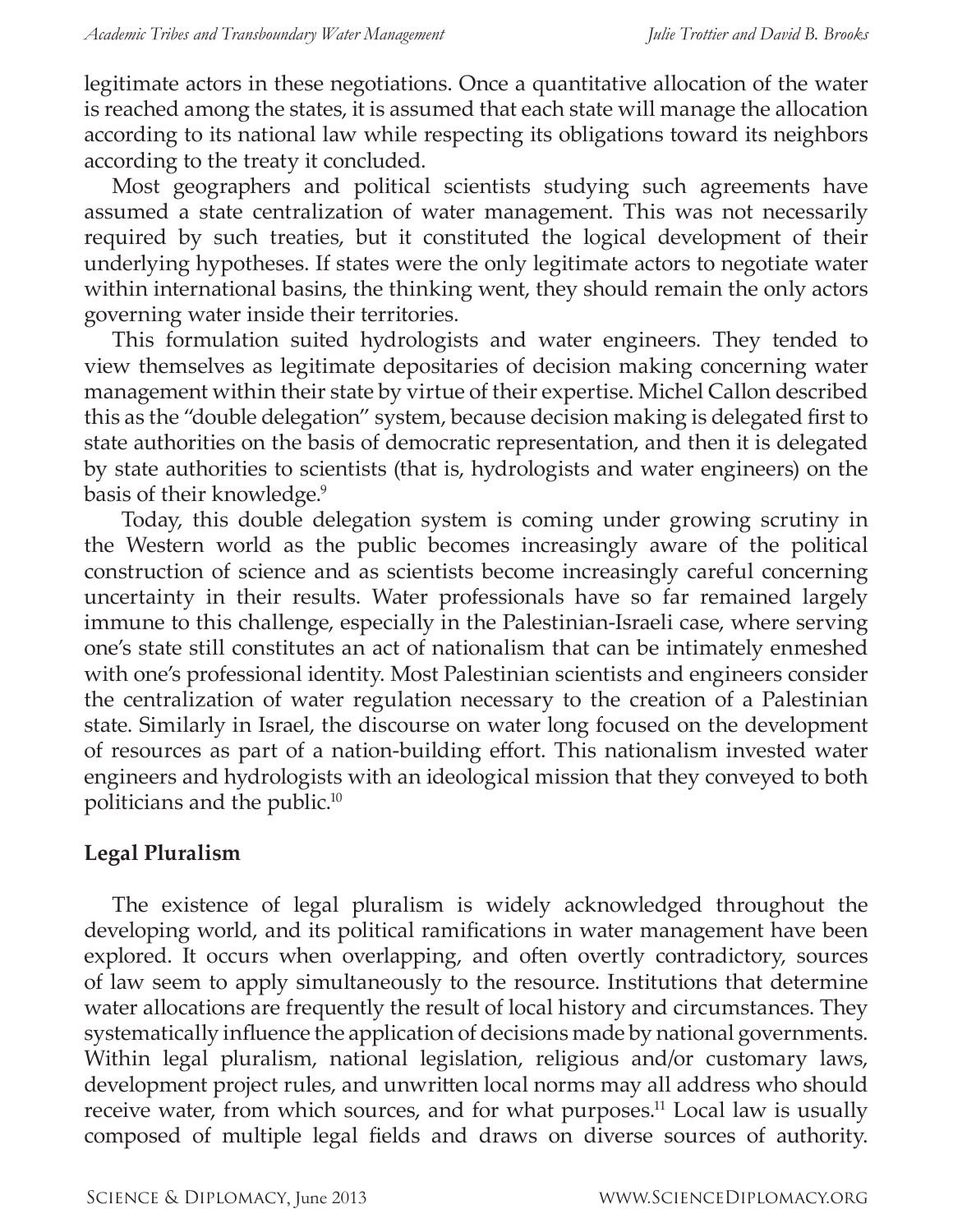Actors call upon a given source depending on the situation. When courts are weak or distrusted, disputants will usually choose other outlets. Strengthening existing local institutions that already allocate water and deal with conflicts often proves more efficient than imposing national legislation. Unfortunately, such legal pluralism as exists within a state is rarely incorporated in transboundary water treaties.<sup>12</sup>

Academics have neglected legal pluralism in Palestinian water management. The rare studies focusing on Palestinian water management usually deploy an economic approach devoid of institutional analysis. Israel does not present the same situation of legal pluralism concerning water. Its 1959 law centralized water management at the national level. Any progress concerning the Israeli-Palestinian water conflict, therefore, needs to address an asymmetrical situation: an existing state with a highly centralized water management and a future state with legal pluralism as the norm in water management. Such asymmetries also exist elsewhere in the world where neighbors deploy very different structures of water management.

Hydrologists and water engineers have often defined both the water problem and its political solution. Privileging the assumption that water must be state managed, they have proposed a form of water management for Palestinians that would be centrally controlled by the state, as it is in Israel. This contradicts research that demonstrates the necessity to capitalize on existing and functioning institutions that manage natural resources, no matter how informal they are, rather than to simply wish them away.

#### **The FoEME Water Proposal**

In 2010, the FoEME proposal broke with the dominant approach to water in the Israeli-Palestinian conflict.<sup>13</sup> It considered that joint management of the shared water should aim to be (1) economically efficient, (2) socially and politically equitable, (3) environmentally sustainable, and (4) implementable in practice. The proposal defines economic efficiency as having long-term cost effective actions, where "cost" also included quantitative recognition of environmental impacts. Social and political equitability was defined as the generation of equivalent impacts rather than quantitatively equal impacts. International law recognizes that sharing water equitably does not necessarily mean equal quantities. What proportions constitute an equitable share depends on the respective demographics of riparian states, the structures of their economies, and their relative dependence on water consumption. The FoEME proposal goes further and sets social and political equity among its goals; in other words, the impact on the social and political organization of both parties had to be equivalent. This excludes redesigning the institutions of one party to copy those of the other if so doing would entail an upheaval in the complex social organization woven around water.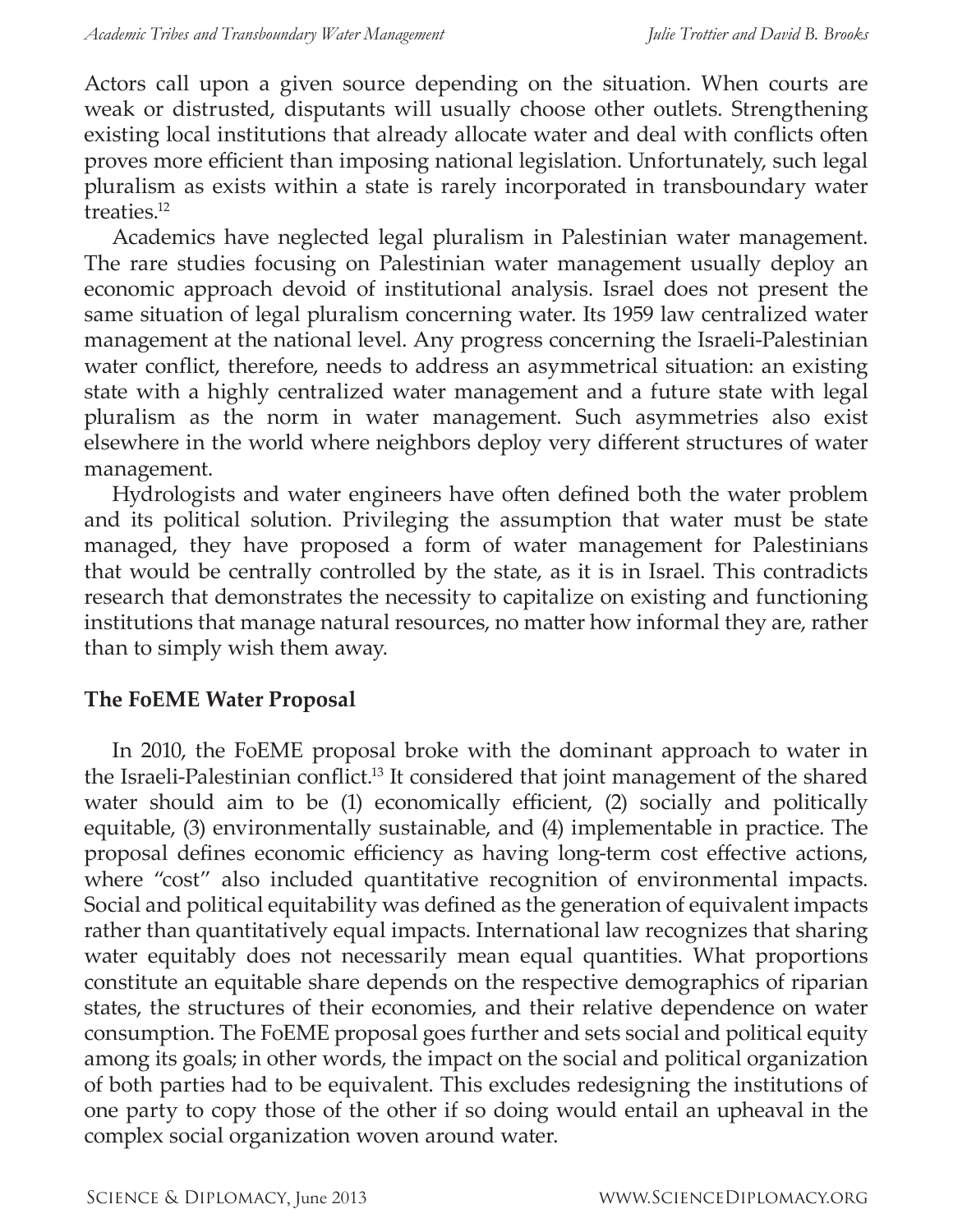The second goal was closely linked with the fourth one: joint management of shared water that would be implementable in practice. The Oslo Accords between Israel and the Palestinian Liberation Organization projected Israeli-like water institutions upon Palestinians. As a consequence, although the Palestinian water law, promulgated in 2002, defined water as a public good, most Palestinian water was in fact managed according to a communal property regime. Parachuting a public property regime upon a resource that is already tightly managed as a communal property regime by a great number of local institutions is very problematic. Within a public property regime, the state spells out the rules concerning water access and allocation. Within a communal property regime, a local group spells out these rules concerning the communal well or spring. Notably, the group alone sets the boundary between those participating in the communal property and those who do not. This capacity to exclude others from using or accessing the resource contradicts the principle of water as a public property. Yet this capacity is a key factor in the resiliency and the sustainability of this type of natural resource management.14 Most Palestinian irrigating farmers still ignore the existence of the 2002 water law and pursue water management as they always have. This type of situation is not unique to the Palestinian-Israeli conflict; it often happens when a law is drafted in a capital city by international consultants who do not attempt to build on the local grassroots institutions. However, much accumulated experience shows that building on existing institutions is crucial in order to design legal texts, such as water agreements, that can be implemented.

### **Forgoing Fixed Quantitative Allocations**

The FoEME proposal breaks with the idea of quantitative allocation of water to Israel and a future Palestinian state. A quantitative allocation cannot fulfill the four goals detailed earlier because it leads to a securitization of the resource and a rigidity that prevents adjusting to natural changes or socioeconomic developments. In addition, it bases water policy on an ecological fiction. These issues deserve attention.

By securitizing water allocations, the resource becomes portrayed as an essential component of national security. It leaves the realm of what is negotiable; compromise is no longer acceptable. When a quantity of water "must" be received according to a treaty, nature is being asked to oblige—a request that nature is not always able to fulfill. Yet, once such allocations have been fixed, changing them is perceived as a threat to national security.

Quantitative allocations also entail problematic rigidity. First, climate change in the Middle East is likely to alter the overall quantities available to the Israelis and Palestinians. Present, fixed quantitative allocations may become impossible to honor in a few years. Second, demographic evolution and economic development will affect demand for water in unforeseeable ways. Fixed quantitative allocations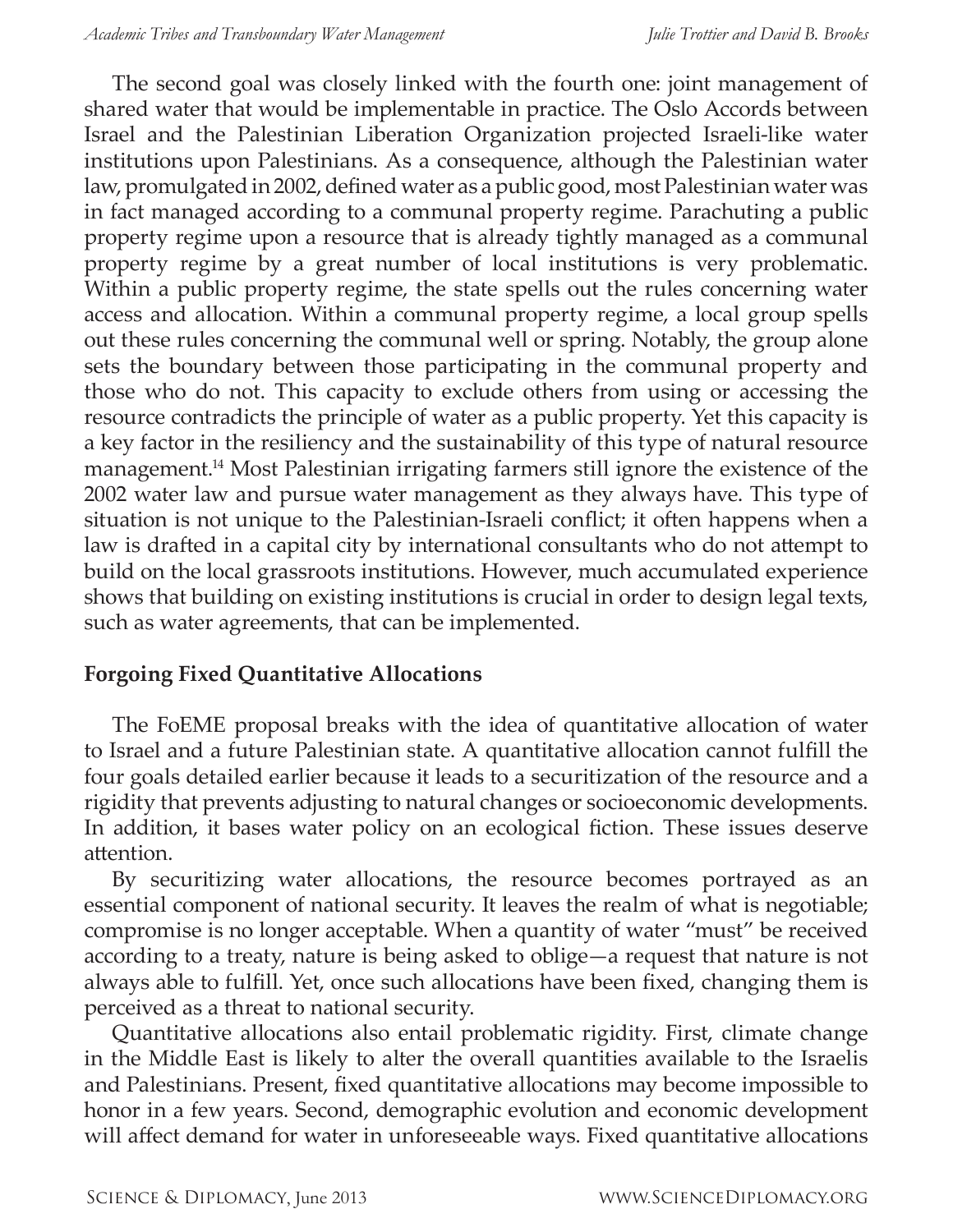that seem equitable now may be considered inequitable in a few years by one party or the other. Percentage allocations of whatever quantities are available could accommodate climatic variability, but not different economic and demographic developments of the two parties.

Third, water is a mobile natural resource, both on the surface and underground. Each drop is used several times between the moment it falls as precipitation on the West Bank and the time it reaches the sea or some other sink, or evaporates or evapotranspirates. The quality of that water changes, generally often degrading, as it travels. As water moves, it is used within different polities, each with its own structure of power determining the rules of its management. It may be used a first time within a Palestinian farmer-operated irrigation system based on a communal property regime before it returns, by now laden with some pesticide, to the aquifer. It may then reappear in an Israeli well operated by Mekorot to supply drinking water to a municipality. At every step, the set of actors attempting to prevent the drop of water from evaporating or from being contaminated is organized differently, and all of these organizational systems need to be considered if a final status agreement is to be implemented in practice. However, both securitization and fixed quantitative allocations prevent consideration of these important factors.

Taking into account that, because of their disciplinary backgrounds and their personal values, different authors have different definitions of what is environmentally sustainable, socially and politically equitable, economically efficient, and implementable joint management, the FoEME proposal details ongoing institutional processes under which each of these goals could be continuously defined and attained. It does not, for instance, define water rights as fixed and permanent quantities allocated to each party, as hydrologists have commonly done. It instead defined them as a bundle of rights and responsibilities to access water, use water, treat water, and release wastewater. Among the rights and responsibilities in its definition is to set the limits necessary for these actions in ways that maintain the quantity and quality of flow in all shared water sources. It specifies that these rights are the same for both parties and for their citizens. The proposal does not focus on attributing resources to one party or the other, but rather on institution building with processes to allow both parties to enjoy these rights and meet these responsibilities.

#### **Dealing with Scientific Uncertainty**

The FoEME proposal deals only with water *shared* by Israel and the future state of Palestine. It defines that water as what flows naturally across, along, or under a border between the two parties and therefore requires joint management. In that region, most of the water is shared, and much of it is found in karstic (limestone) aquifers, which are especially difficult to model. The pivotal process that is proposed is therefore the extraction of shared groundwater on the basis of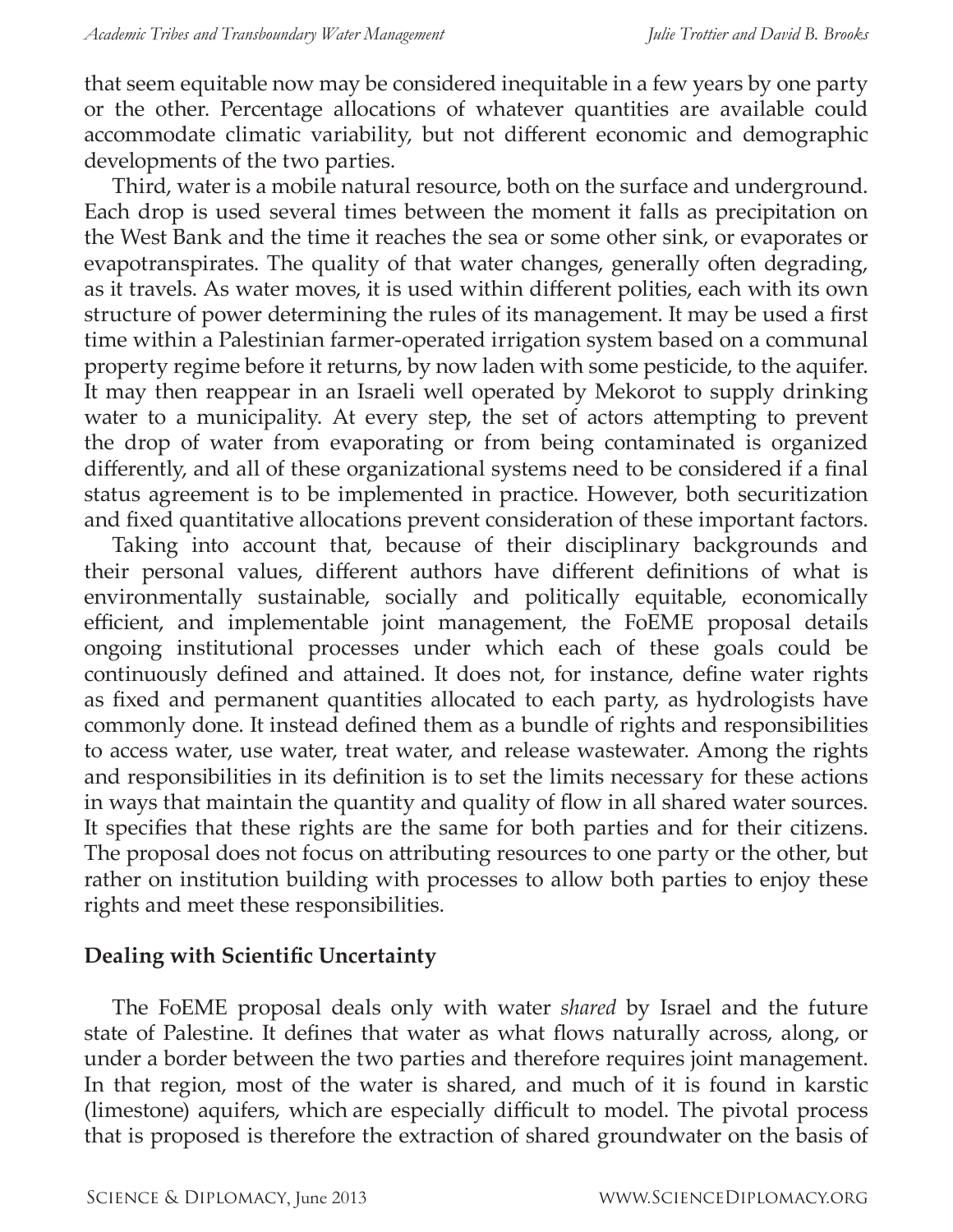regular joint monitoring and in quantities and flow patterns that are continuously modulated. The proposal therefore includes an office where natural scientists from both sides of the Green Line can establish maximal seasonal abstraction rates for *all* wells tapping shared water, whether Israeli or Palestinian. Currently, under the Oslo agreements, the Israeli-Palestinian Joint Water Committee determines the maximum abstraction of Palestinian wells, but it has no authority over Israeli wells. As opposed to the prevailing situation, this proposal circumscribes closely the role played by scientists within an overall process where the social and political aspects of scientific decisions are made visible and open to democratic decision making.

The pivotal process of the proposal lies in the articulation of the principle of subsidiarity: all issues must be resolved at the most appropriate scalar level on the basis of established priorities, with a minimal per capita access to drinking water as a top priority. Embedding the principle of subsidiarity and this list of priorities in the management process ensures many crucial processes:

- 1. The institutions actually managing wells and springs according to communal property regimes made invisible by the present Palestinian water law would be recognized and integrated in the overall water management.
- 2. These institutions would be included in the design of solutions. For example, if the scientific advisors required an irrigation well to reduce its abstraction rate, the irrigating farmers, who are best placed to design solutions in a way to minimize loss of crop or revenue, would propose the calendar.
- 3. Parties would have to demonstrate that all possibilities of mutual help to solve a water problem had been attempted among local actors and between Israel and the future state of Palestine before a request could be made to donors for increasing a supply of water through a technological project.

The subsidiarity principle would apply to both parties equally. Its translation into everyday practice, however, would vary radically. The distinctions in the management process would not make much sense to most Israeli water scientists. All Israeli water users must submit requests for annual water licenses that stipulate the amount of water allocated to them. Few communal water management institutions exist in Israel, where a public property regime is in place. However, the proposed management process recognizes that legal pluralism prevails in Palestinian water management, so state, private, and communal wells are included.

The priority for domestic water suggested in the FoEME proposal is not controversial; it is commonly defined as fifty liters of water per person-day, of which no less than twenty liters must be potable and the rest sufficiently good for other household uses. In addressing mutual help between parties, the proposal contains an element that locks in both parties to an obligation of mutual help to ensure that a defined minimum household requirement is met. This requirement is crucial to avoid the scramble for foreign funds to develop large water infrastructure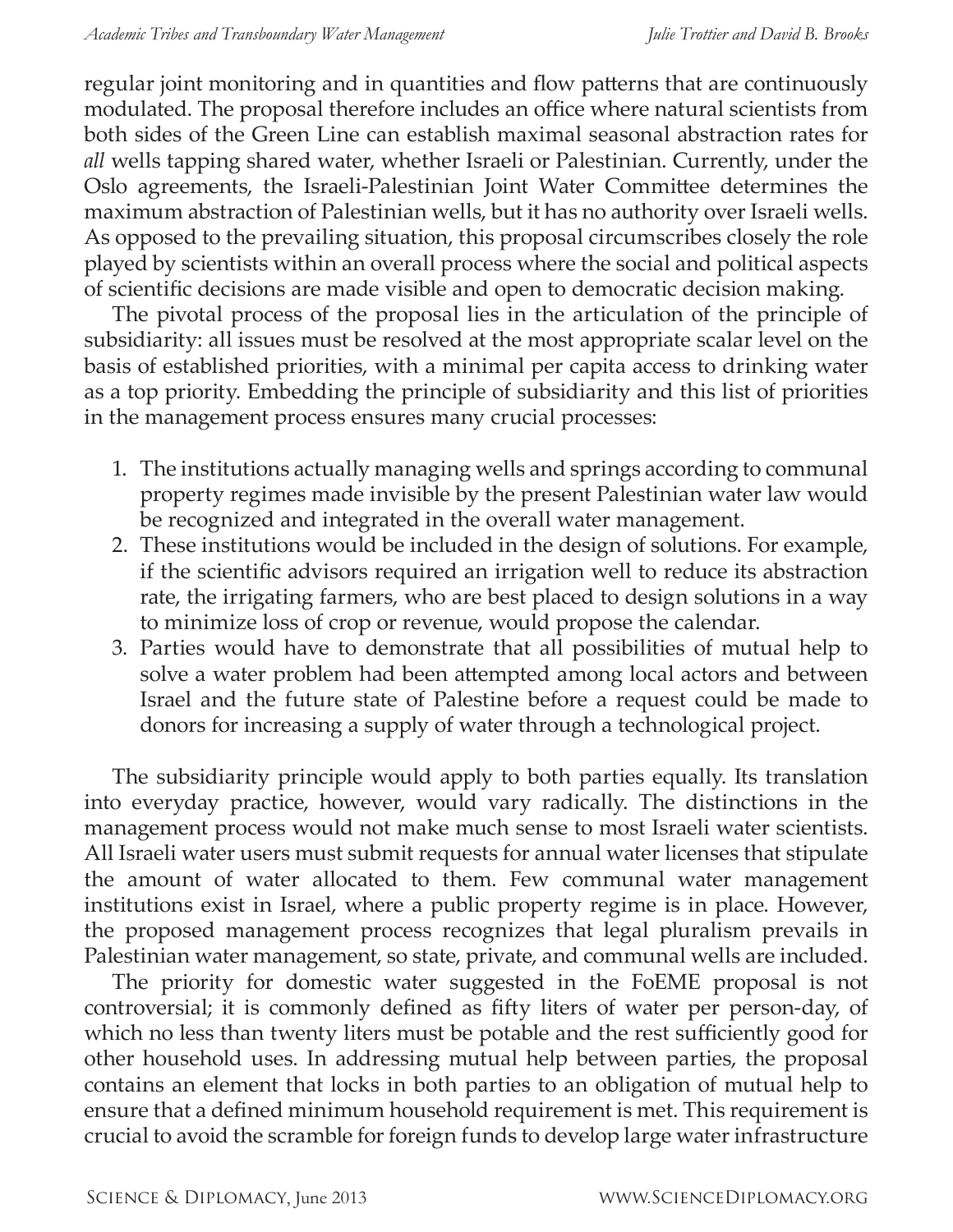within a supply management approach. Another area of the proposal requires that both parties make all attempts at demand management before international funds are sought to increase water supply. Supply management treats any demand for water as an incompressible human right that must be satisfied via technological development. Yet, water demand is an economic term describing the quantity that aggregated buyers will purchase at a given price. Demand management considers that water resources are incompressible and treats demand as the result of social and economic processes that can be acted upon. Demand management therefore targets these processes in order to reduce water consumption. The mutual obligation of help between the two parties would allow them to switch to demand management—something not possible under the provisions of the Oslo agreements, which locked them in supply management.

By applying the principle of subsidiarity, the proposal also respects the present legal pluralism in the future state of Palestine, under which farmers within a communal property regime determine among themselves the allocations of their resource. The proposal includes these institutions in negotiating the rate of flow reduction so that farmers can alter their crop patterns to mitigate the harm entailed by any reduction in abstraction. Most importantly, the proposal addresses a condition when pumping from a well exceeds allowable extraction rates or has an adverse effect elsewhere in the aquifer. Determining whether such abstraction has an adverse effect elsewhere in the aquifer requires the involvement of natural scientists. Previous proposals counted on scientists working for the state to determine who should cease pumping and who could continue, implicitly relying on the arm of the state to enforce their scientific decisions. The new proposal foresees instead that any institution managing a well or a spring should be able to enlist scientists to demonstrate it is negatively affected either by some form of land use or by the abstraction of another well. This satisfies the requirements of international law while also recognizing the variety of situations that legal pluralism entails in order to make the goals achievable. Moreover, it fragments power over water along several axes, whether national lines or along the divide between scientists and lay persons. Finally, the proposal allows institutions managing wells and springs to request a change in land use that affects them negatively, an institutional design that enables true Integrated Water Resources Management. This principle has been widely advocated in water communities but has rarely been implemented for want of appropriate institutions.<sup>15</sup>

#### **The Institutional Structure**

The FoEME proposal would establish four main bodies: a Bilateral Water Commission (BWC), an Office of Scientific Advisors, a Water Mediation Board, and a Local Water Management Board. The BWC would replace the current Joint Water Committee but would deal with all shared water, whether in Israel or a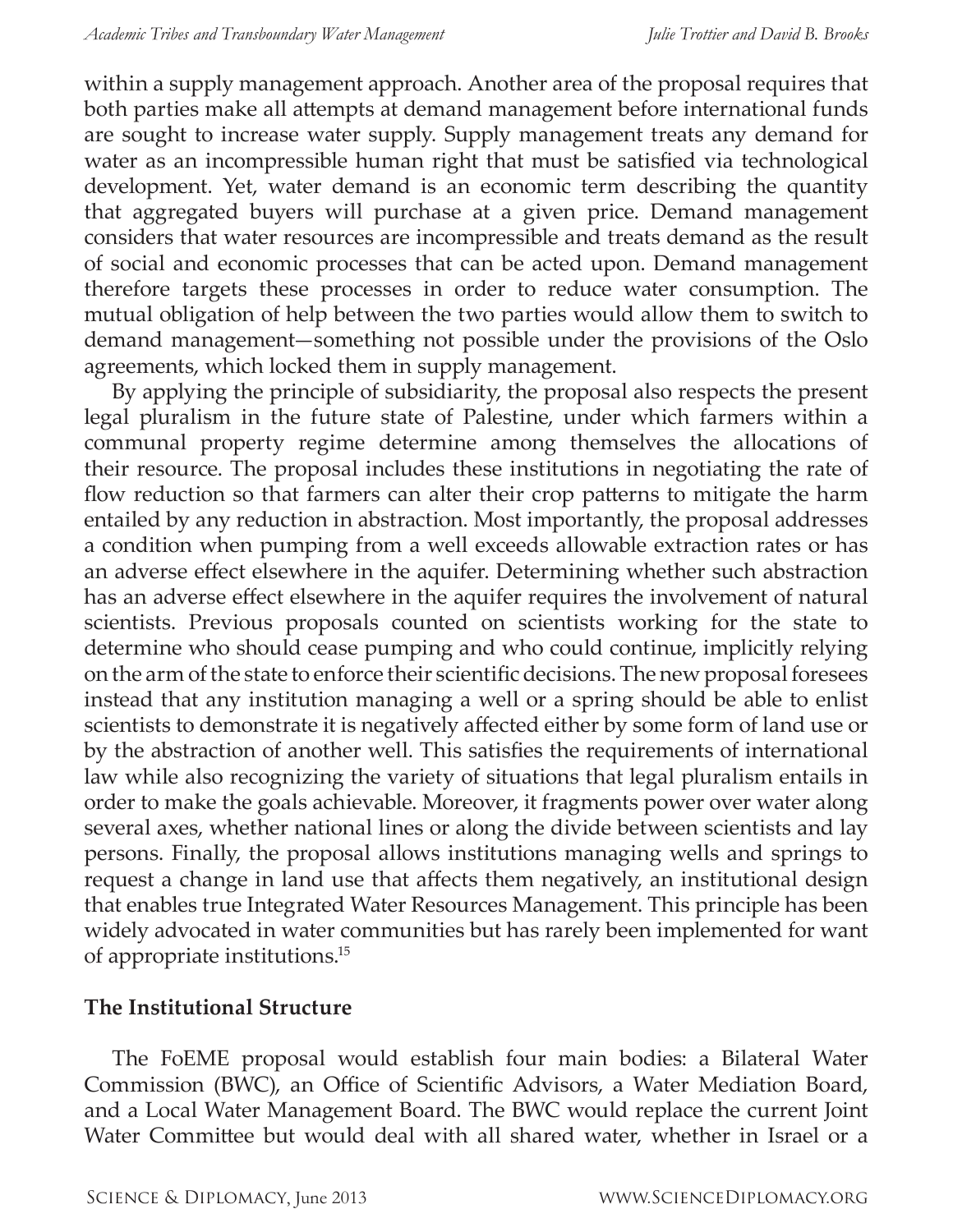future state of Palestine. Its responsibilities would include granting permits for drilling, water withdrawals, wastewater collection and treatment, and controlling releases of effluent and ensuring that they are treated to an appropriate level of quality. The Office of Scientific Advisors would report to the BWC and serve as links to information and analyses in their respective governments as needed by the BWC. The Water Mediation Board would promote mediation processes for issues that cannot be resolved within one of the other bodies. It would not have judicial authority but would seek outcomes that are acceptable if not optimal for communities and institutions that bring issues before it. The Local Water Management Board would first identify and register local water management institutions deploying communal or private property regimes. Next, it would enable these institutions to approach the Water Mediation Board with equity, providing assistance such as translation or literature searches, if needed.

Removing national labels from quantities of water allows the Water Mediation Board to propose compromises based on priority of uses, impact on the environment, and impact on the community using the water, independently of the nationality of the users. The relative importance for Israel of the quality of water released in the environment by Palestinian users, located upstream from Israel, has grown in comparison with the importance of the quantity in the same aquifers since Israel has embarked on an extensive desalination policy to supply its domestic water. On the Palestinian side, the concern with accessing a minimal quantity of water still outstrips any concern with the quality of water released in the environment. The FoEME proposal would allow Palestinians to access more water in the short term while simultaneously improving the quality of water they release in the environment. Keeping mediation at the lowest institutional level ensures that the smallest scale, and often the cheapest, measures would be adopted by the smallest scale institutions that have the social capital to devise and implement rules, whether to access water, or to treat and release it.

### **Deciphering the Reaction**

Two Israeli hydrologists who advised FoEME opposed the proposal.<sup>16</sup> Understanding their objections sheds light on blockages that currently hinder progress on an Israeli-Palestinian water agreement. Disciplinary divisions played a far more important role than nationalist divisions. Hydrologists and water engineers are keen to play a specific role between the state and the natural resource, and therefore they oppose the reformulation of such interactions. Many hydrologists and engineers elsewhere in the world share these perceptions of their role. Examining these perceptions and their consequences is thus important to make progress in the design of water agreements around the world.

The Israeli hydrologists argued several points: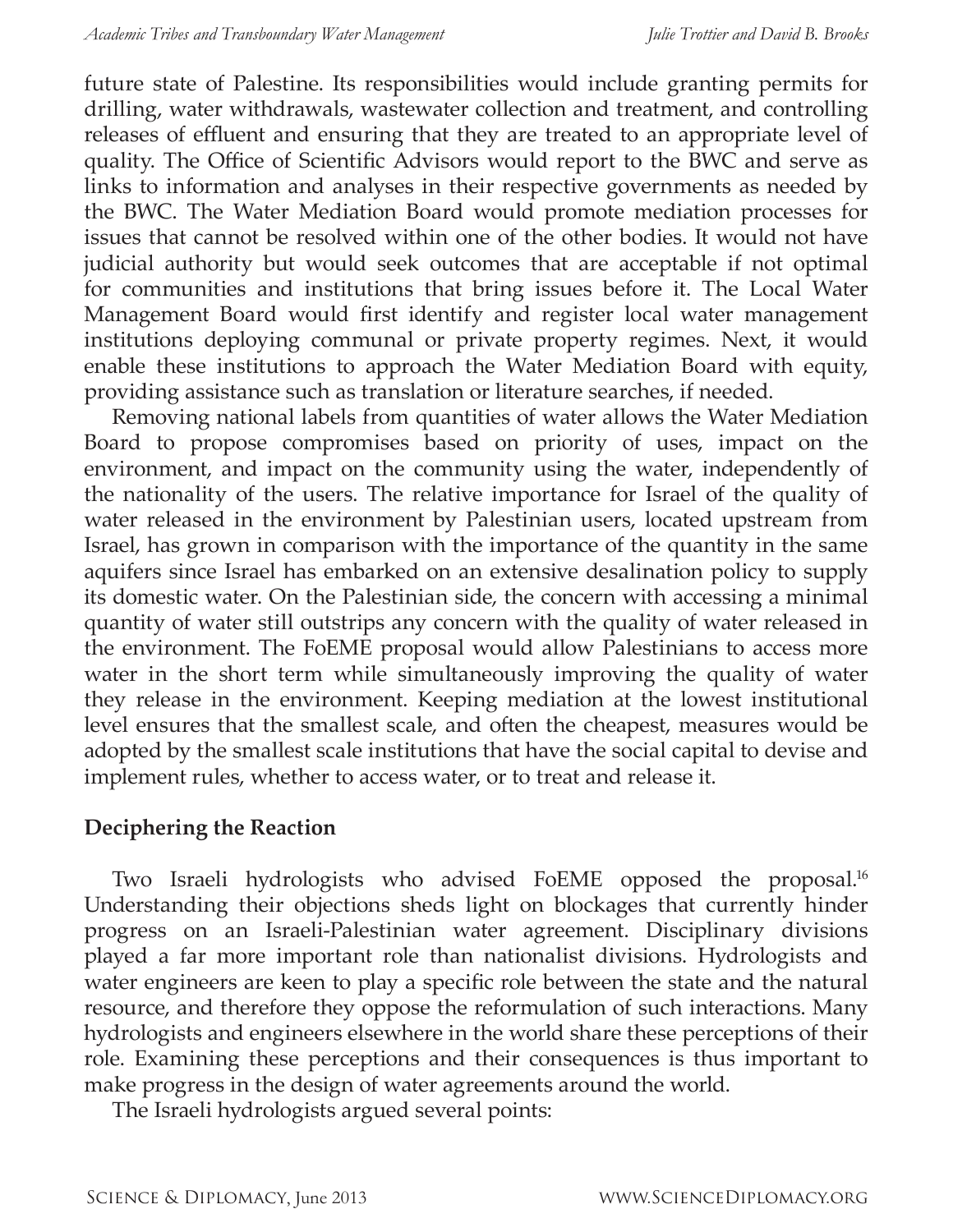- The quantity of fresh water used by Israel has dropped.
- This is a zero-sum game, and if Palestinians want more water, Israel will eventually propose to desalinate and sell it to them. The main concern is to identify who would pay for the desalinated water.
- The "First-in-Time; First-in-Rights" principle is dominant around the world. This means that Israel, having been first to develop its use of the bulk of shared water, does not have to give up that right.
- The issue of "just" or "equitable" has no legal basis.
- Without increasing water supply, there is no solution. The solution therefore is to desalinate water and to treat and reuse sewage.
- The additional seventy million cubic meters from the Eastern Aquifer needs to be developed for use by the Palestinians as foreseen in the Oslo agreements. It is cheaper to desalinate this brackish water than to desalinate seawater.
- There needs to be an interim period that would allow for funding of the joint management.
- Israel's National Building Commission already gave the Palestinians extraterritorial land next to Caesaria to build a desalination plant for Palestinian use.
- There needs to be a provision to renegotiate the quantitative allocation of water between Israel and Palestine after a number of years in case climate change affects the overall quantity of water.

The objections raised by the Israeli hydrologists must be contextualized. Since 1993, the international community has been heavily subsidizing the creation of the Palestinian Authority. Defining the water conflict as a quantitative one for which desalination offers a solution implies a paradigmatic transformation of a problem of joint natural resource management into one of international aid. The experience of the past eighteen years suggests this approach is realistic. If the international community wishes to purchase tranquility in the Middle East, it might as well pay for the Palestinians' water bill when Israel sells them desalinated water. Clearly, in this case, the existence of a technical solution (desalination) to increase overall supply largely contributed to the definition of the problem because it allowed this paradigmatic reformulation of a problem of water management first into a problem of supply management and then into a problem of foreign aid. This is typical of structured disciplines where the available methods and technologies tend to determine the choice of problems. The pursuit of a straightforward supply management approach follows a historic continuity while it is also typical of applied knowledge, which is more open to external influence from outside the academic community producing it.

The hydrologists' arguments also relied on the convergent characteristic of their discipline, which maintains reasonably uniform standards and procedures. Here, a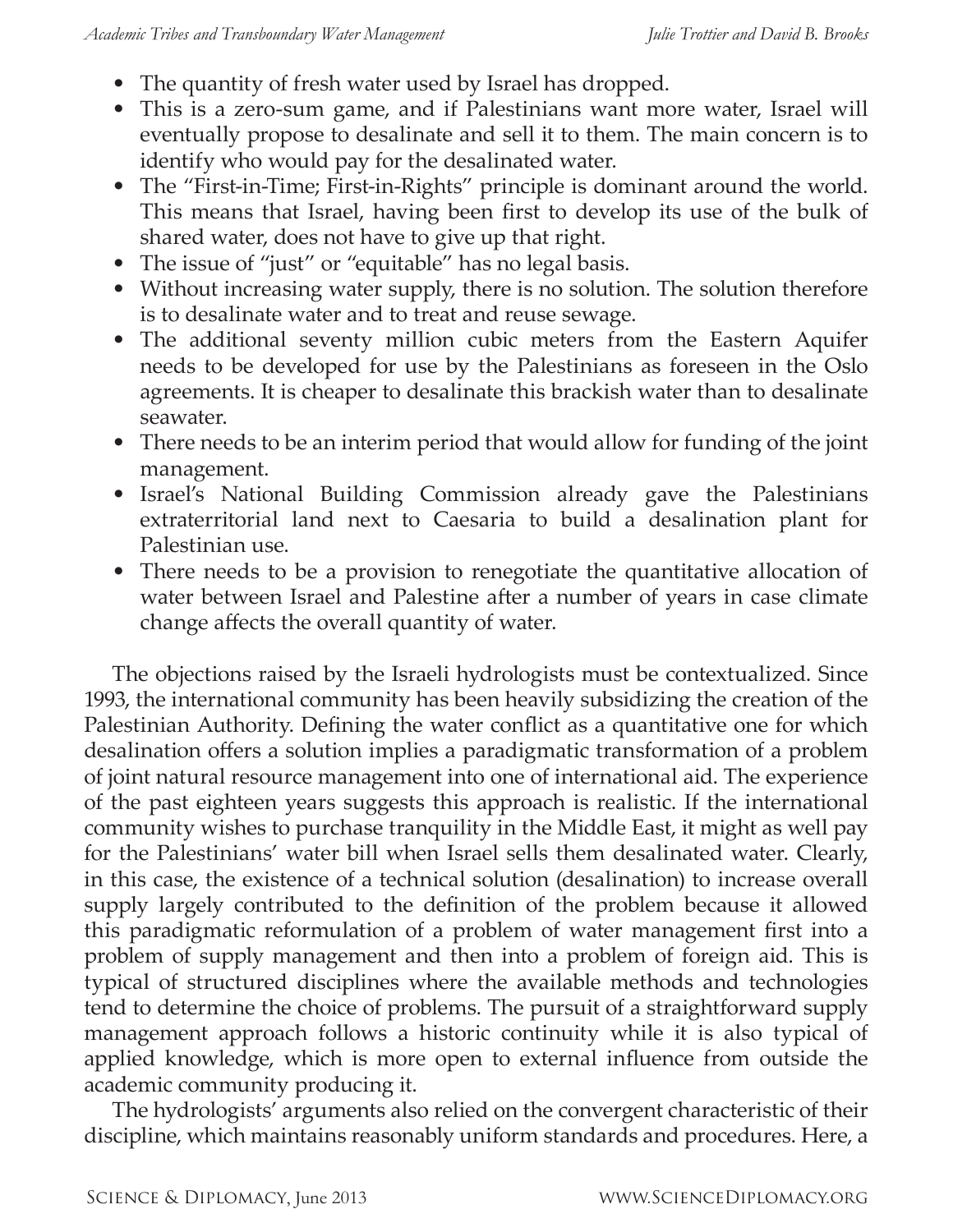stable elite retains significant intellectual control over the body of knowledge. Their definition of an agreement as being necessarily a quantitative allocation is so well rooted in their academic community that the FoEME proposal is unintelligible to many hydrologists. The elite status of hydrologists and hydraulic engineers allowed them to be the unavoidable advisors to the Israeli government within every peace initiative. Divergent academic communities lack these features. Social scientists cannot rely on such a well-disciplined community to support their efforts if they challenge the paradigmatic transformation of a natural resource management issue into a technical issue and into an issue of international aid. They have not secured the same authoritative positions in part because their approaches are necessarily divergent. They have not achieved the same unity that proved empowering for hydrologists.

Finally, some of the positions taken by the Israeli advisors were simply wrong. For example, "First-in-Time; First-in-Rights" is no longer dominant around the world if it ever was. It remains in place only in a few western regions of North America, and even there it is highly qualified.<sup>17</sup> And other positions, along with time to adjust to the new institutions, were built into the proposal from the first draft.

The Palestinian chemist and water engineer who advised FoEME did not oppose the proposal in the same manner. The proposal is more advantageous to the Palestinians than a quantitative allocation. It would provide Israelis with sustainability of water management and the Palestinians with increased access to the resource. Yet, the Palestinian chemist and water engineer recommended a quantitative allocation based on percentages instead of fixed quantities. They subscribed to the Israeli hydrologists' paradigmatic transformation of a problem of joint management of a natural resource into one of supply management and international aid. This unanimity between Israeli and Palestinian water scientists sheds light on the power-knowledge nexus producing the dominant discourse on the Israeli-Palestinian water conflict. Their approach is shaped more by their disciplinary background, their "academic tribe," than by their national identity.

When designing an infrastructure, a water engineer needs to know the quantity of water that will be managed. Hydrologists and water engineers perceive a very specific role for themselves as the necessary link between the resource and the state. To fulfill this role, they need a proposal that provides a quantitative allocation. However, the dominant discourse on the Israeli-Palestinian water conflict locks water scientists in the "double delegation system" at a time when this very system is crumbling in Europe and North America. This same process also locks all actors into an unsustainable supply management approach. Demand management is currently largely discouraged by the persistent interest of donor countries to channel extremely large sums toward the area. Promoting demand management would be compatible with ecologically sustainable water management. But it runs against nationalist interests as they are currently constructed, and it challenges the